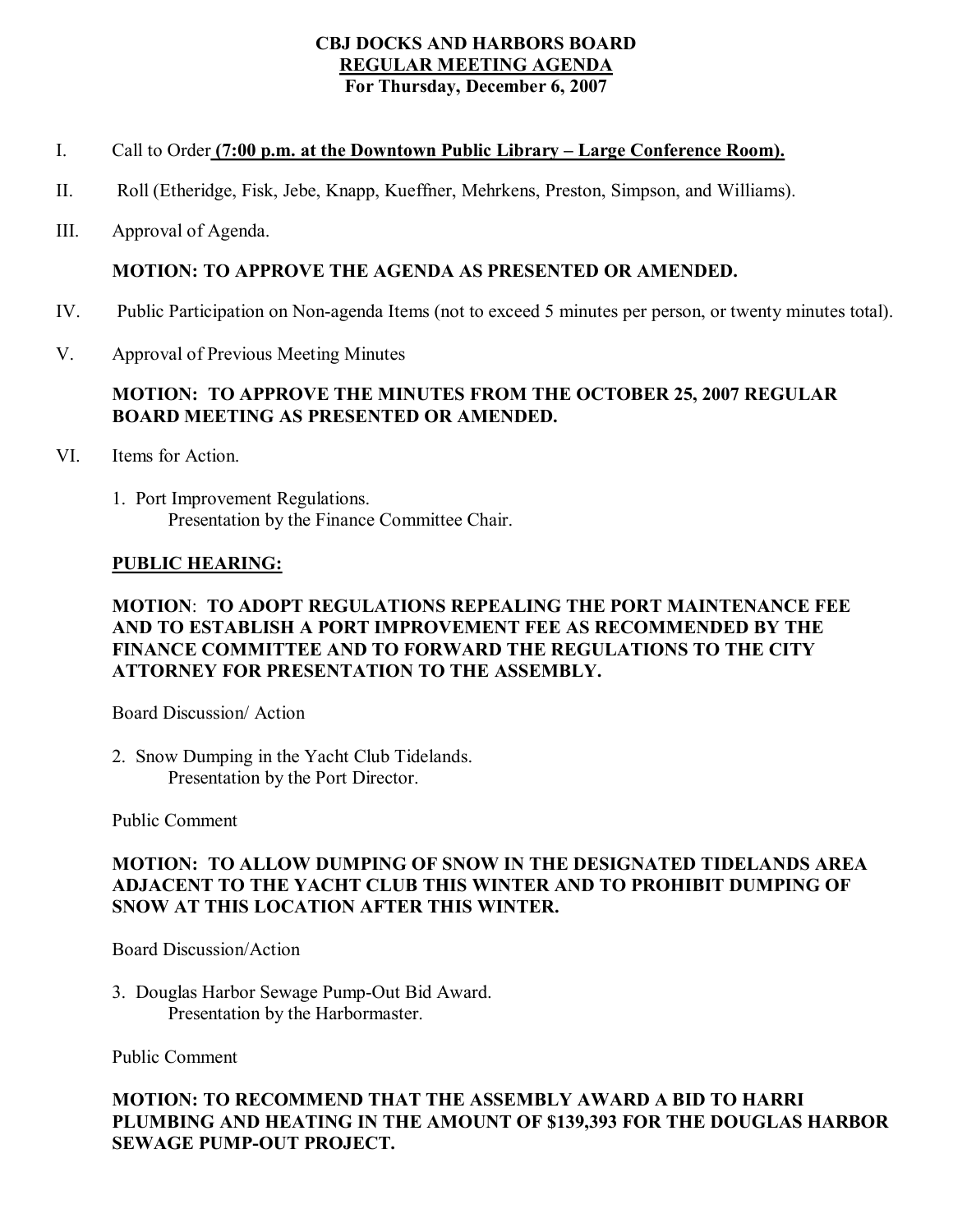VI. Items for Action.

Board Discussion/Action

4. FEDP Grant Award for the Fisheries Terminal Crane Maintenance and Electrical Upgrade. Presentation by the Finance Committee Chair.

Public Comment

## **MOTION: TO RECOMMEND THAT THE BOARD APPROVE THE \$48,770 FEDP GRANT FOR THE DOWNTOWN FISHERIES TERMINAL AND TO REQUEST THAT THE ASSEMBLY APPROPRIATE THE GRANT INTO A CIP ALONG WITH A LOCAL MATCH OF \$16,250 OF HARBOR RETAINED EARNINGS.**

Board Discussion/Action

5. Douglas Harbor FAA Juneau Airport Wind Sensor Lease Renewal. Presentation by the Finance Committee Chair.

Public Comment

#### **MOTION: TO RECOMMEND THAT THE BOARD RENEW THE LEASE WITH THE FAA FOR THE JUNEAU AREA WIND SENSOR SITE UNTIL APRIL 30, 2017.**

Board Discussion/Action

6. Proposed Projects for FY 09 CIP. Presentation by the Port Director.

Public Comment

### **MOTION: TO ADOPT THE PROJECT LIST RECOMMENDED BY THE PORT DIRECTOR FOR THE FY 09 CIP AND TO FORWARD TO THE CITY MANAGER FOR PRESENTATION TO THE ASSEMBLY.**

Board Discussion/Action

VII. Items for Information/Discussion.

There are none.

- VIII. Committee and Board Member Reports.
	- 1. Operations Committee Meeting November 20, 2007
	- 2. Finance Committee Meeting November 15, 2007.